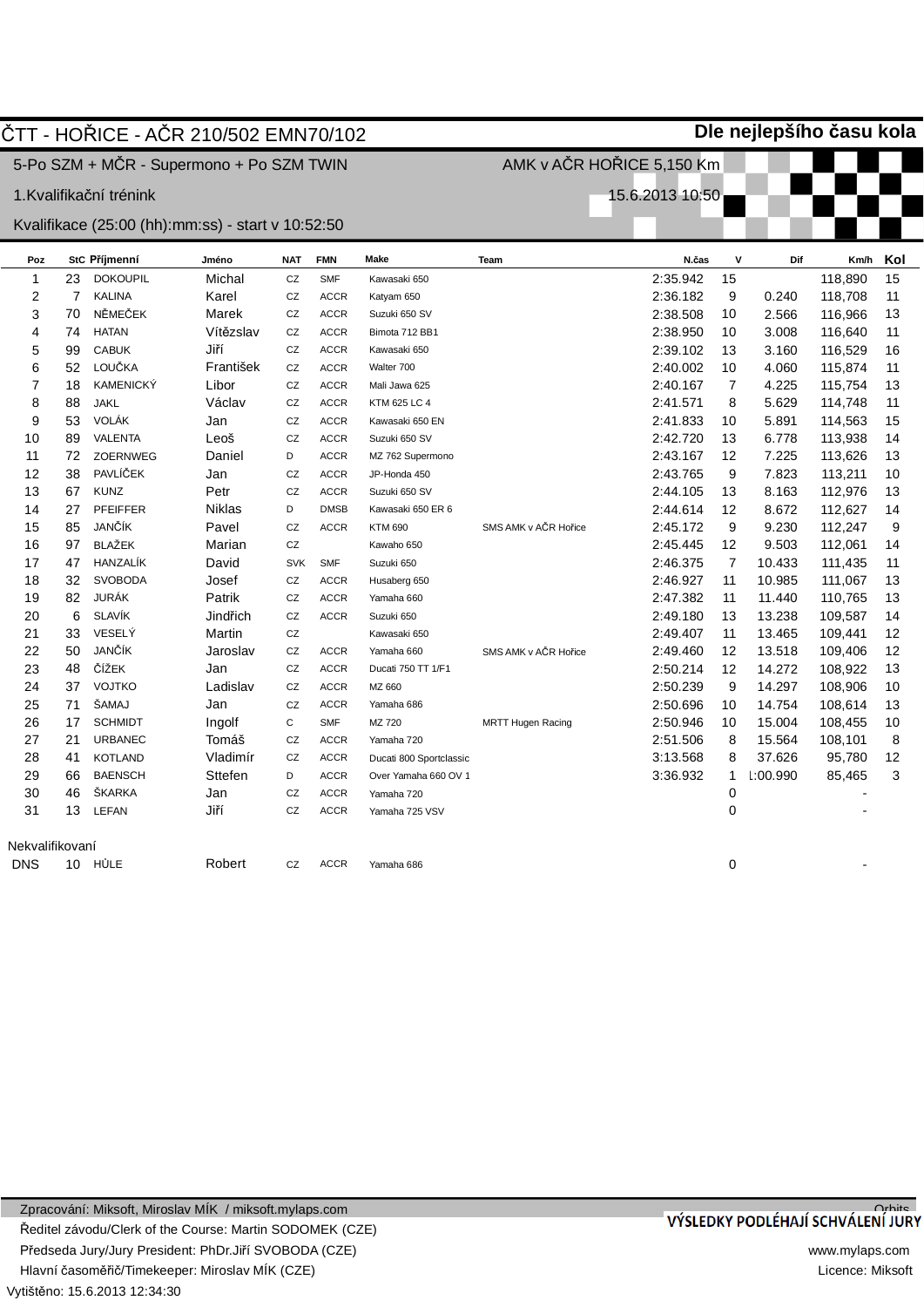|              |                | ČTT - HOŘICE - AČR 210/502 EMN70/102                |               |            |             |                      |                           |                 |                |        | Dle nejlepšího času kola |                |
|--------------|----------------|-----------------------------------------------------|---------------|------------|-------------|----------------------|---------------------------|-----------------|----------------|--------|--------------------------|----------------|
|              |                | 5-Po SZM + MČR - Supermono + Po SZM TWIN            |               |            |             |                      | AMK v AČR HOŘICE 5,150 Km |                 |                |        |                          |                |
|              |                | 2.Kvalifikační trénink                              |               |            |             |                      |                           | 15.6.2013 16:50 |                |        |                          |                |
|              |                |                                                     |               |            |             |                      |                           |                 |                |        |                          |                |
|              |                | Kvalifikace (30:00 (hh): mm: ss) - start v 17:07:33 |               |            |             |                      |                           |                 |                |        |                          |                |
| Poz          |                | StC Příjmenní                                       | Jméno         | <b>NAT</b> | <b>FMN</b>  | Make                 | Team                      | N.čas           | $\mathbf v$    | Dif    | Km/h                     | Kol            |
| $\mathbf{1}$ | 23             | <b>DOKOUPIL</b>                                     | Michal        | CZ         | <b>SMF</b>  | Kawasaki 650         |                           | 2:32.787        | 12             |        | 121,345                  | 12             |
| 2            | 18             | <b>KAMENICKÝ</b>                                    | Libor         | CZ         | <b>ACCR</b> | Mali Jawa 625        | Hydrohrom - vodní turbíny | 2:35.154        | 5              | 2.367  | 119,494                  | 9              |
| 3            | $\overline{7}$ | <b>KALINA</b>                                       | Karel         | CZ         | <b>ACCR</b> | Katyam 650           |                           | 2:35.980        | 5              | 3.193  | 118,861                  | 5              |
| 4            | 70             | NĚMEČEK                                             | Marek         | CZ         | <b>ACCR</b> | Suzuki 650 SV        |                           | 2:36.953        | 8              | 4.166  | 118,125                  | 9              |
| 5            | 72             | ZOERNWEG                                            | Daniel        | D          | <b>ACCR</b> | MZ 762 Supermono     |                           | 2:37.213        | 11             | 4.426  | 117,929                  | 11             |
| 6            | 99             | <b>CABUK</b>                                        | Jiří          | CZ         | <b>ACCR</b> | Kawasaki 650         |                           | 2:38.270        | 12             | 5.483  | 117,142                  | 12             |
| 7            | 74             | <b>HATAN</b>                                        | Vítězslav     | CZ         | <b>ACCR</b> | Bimota 712 BB1       |                           | 2:38.434        | $\overline{4}$ | 5.647  | 117,020                  | 5              |
| 8            | 47             | HANZALÍK                                            | David         | <b>SVK</b> | <b>SMF</b>  | Suzuki 650           |                           | 2:39.940        | 5              | 7.153  | 115,918                  | 7              |
| 9            | 88             | <b>JAKL</b>                                         | Václav        | CZ         | <b>ACCR</b> | KTM 625 LC 4         |                           | 2:40.222        | $\overline{7}$ | 7.435  | 115,714                  | 9              |
| 10           | 53             | <b>VOLÁK</b>                                        | Jan           | CZ         | <b>ACCR</b> | Kawasaki 650 EN      |                           | 2:40.667        | 10             | 7.880  | 115,394                  | 11             |
| 11           | 89             | <b>VALENTA</b>                                      | Leoš          | CZ         | <b>ACCR</b> | Suzuki 650 SV        |                           | 2:41.525        | 5              | 8.738  | 114,781                  | 11             |
| 12           | 85             | JANČÍK                                              | Pavel         | CZ         | <b>ACCR</b> | <b>KTM 690</b>       | SMS AMK v AČR Hořice      | 2:41.558        | 9              | 8.771  | 114,758                  | 10             |
| 13           | 27             | <b>PFEIFFER</b>                                     | <b>Niklas</b> | D          | <b>DMSB</b> | Kawasaki 650 ER 6    |                           | 2:43.666        | 10             | 10.879 | 113,279                  | 11             |
| 14           | 13             | <b>LEFAN</b>                                        | Jiří          | CZ         | <b>ACCR</b> | Yamaha 725 VSV       |                           | 2:44.200        | 8              | 11.413 | 112,911                  | 8              |
| 15           | 32             | <b>SVOBODA</b>                                      | Josef         | CZ         | <b>ACCR</b> | Husaberg 650         |                           | 2:44.491        | 11             | 11.704 | 112,711                  | 11             |
| 16           | 82             | <b>JURÁK</b>                                        | Patrik        | CZ         | <b>ACCR</b> | Yamaha 660           |                           | 2:44.952        | 3              | 12.165 | 112,396                  | 10             |
| 17           | 6              | <b>SLAVÍK</b>                                       | Jindřich      | CZ         | <b>ACCR</b> | Suzuki 650           |                           | 2:45.916        | 11             | 13.129 | 111,743                  | 11             |
| 18           | 67             | <b>KUNZ</b>                                         | Petr          | CZ         | <b>ACCR</b> | Suzuki 650 SV        |                           | 2:46.136        | 6              | 13.349 | 111,595                  | $\overline{7}$ |
| 19           | 37             | <b>VOJTKO</b>                                       | Ladislav      | CZ         | <b>ACCR</b> | MZ 660               |                           | 2:46.209        | 9              | 13.422 | 111,546                  | 11             |
| 20           | 97             | <b>BLAŽEK</b>                                       | Marian        | CZ         | <b>ACCR</b> | Kawaho 650           |                           | 2:49.143        | $\overline{7}$ | 16.356 | 109,611                  | 9              |
| 21           | 17             | <b>SCHMIDT</b>                                      | Ingolf        | C          | <b>SMF</b>  | MZ 720               | <b>MRTT Hugen Racing</b>  | 2:49.591        | $\overline{7}$ | 16.804 | 109,322                  | $\overline{7}$ |
| 22           | 48             | ČÍŽEK                                               | Jan           | CZ         | <b>ACCR</b> | Ducati 802 S2R       |                           | 2:49.624        | 8              | 16.837 | 109,301                  | 10             |
| 23           | 33             | VESELÝ                                              | Martin        | CZ         | <b>ACCR</b> | Kawasaki 650         |                           | 2:50.686        | 8              | 17.899 | 108,621                  | 8              |
| 24           | 50             | <b>JANČÍK</b>                                       | Jaroslav      | CZ         | <b>ACCR</b> | Yamaha 660           | SMS AMK v AČR Hořice      | 2:51.414        | 9              | 18.627 | 108,159                  | 10             |
| 25           | 21             | <b>URBANEC</b>                                      | Tomáš         | CZ         | <b>ACCR</b> | Yamaha 720           |                           | 2:52.434        | 3              | 19.647 | 107,519                  | 4              |
| 26           | 71             | ŠAMAJ                                               | Jan           | CZ         | <b>ACCR</b> | Yamaha 686           |                           | 2:53.096        | $\overline{2}$ | 20.309 | 107,108                  | 2              |
| 27           | 41             | <b>KOTLAND</b>                                      | Vladimír      | CZ         | <b>ACCR</b> | Yamaha 660 SZR       |                           | 3:07.599        | 10             | 34.812 | 98,828                   | 10             |
| 28           | 66             | <b>BAENSCH</b>                                      | Sttefen       | D          | <b>ACCR</b> | Over Yamaha 660 OV 1 |                           | 3:09.822        | $\overline{4}$ | 37.035 | 97,670                   | 9              |
| 29           | 38             | PAVLÍČEK                                            | Jan           | CZ         | <b>ACCR</b> | JP-Honda 450         |                           |                 | 0              |        |                          |                |
| 30           | 10             | HŮLE                                                | Robert        | CZ         | <b>ACCR</b> | Yamaha 686           |                           |                 | 0              |        |                          |                |
| 31           | 46             | ŠKARKA                                              | Jan           | CZ         | <b>ACCR</b> | Yamaha 720           |                           |                 | $\mathbf 0$    |        |                          |                |
| 32           | 52             | LOUČKA                                              | František     | CZ         | <b>ACCR</b> | Walter 700           |                           |                 | 0              |        |                          |                |
|              |                |                                                     |               |            |             |                      |                           |                 |                |        |                          |                |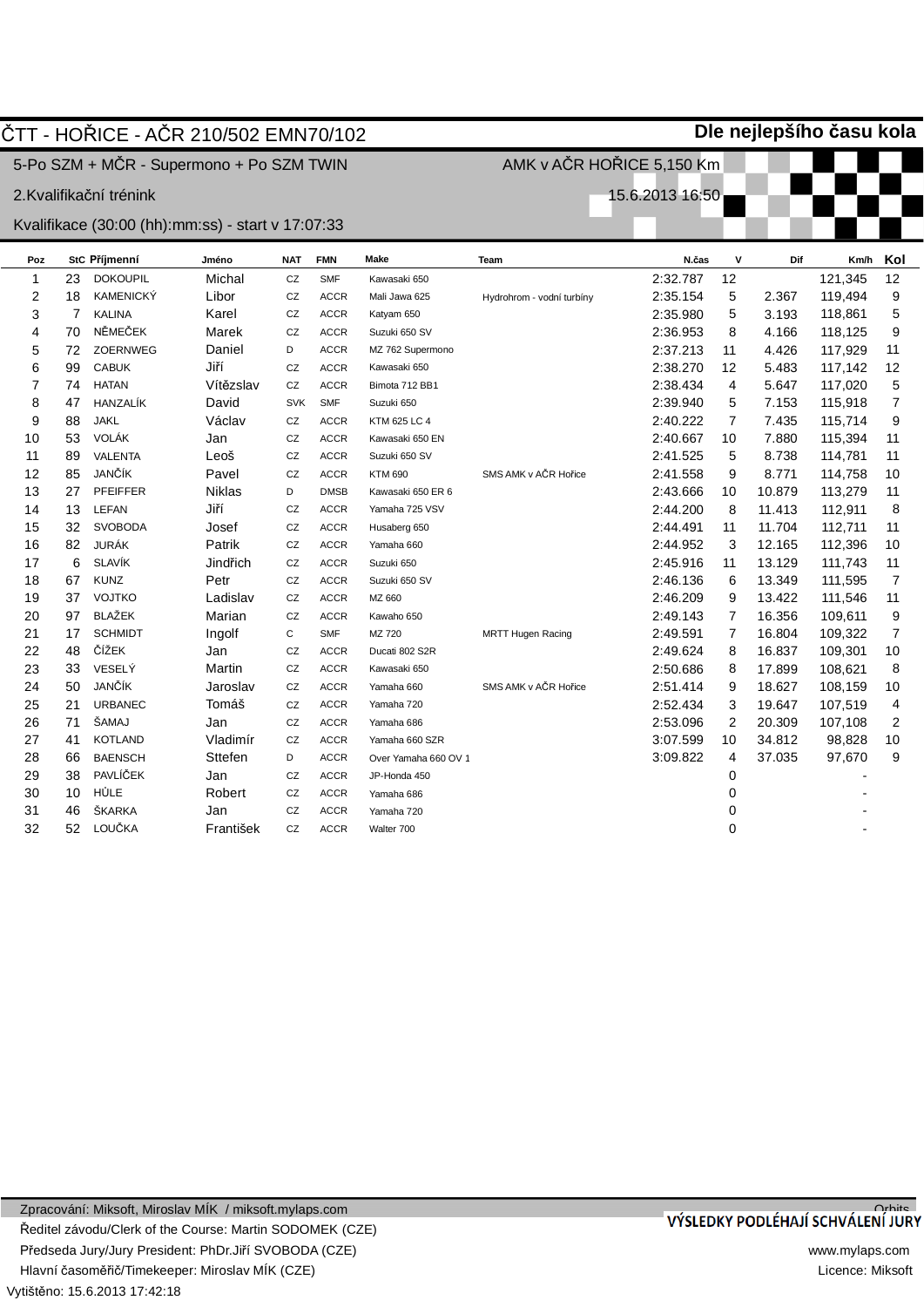## ČTT - HOŘICE - AČR 210/502 EMN70/102

5-Po SZM + MČR - Supermono + Po SZM TWIN

1.+2.KT

AMK v AČR HOŘICE 5,150 Km

| Poz            |    | <b>StC Příjmenní</b>   | Jméno     | <b>NAT</b> | <b>FMN</b>  | <b>Make</b>          | <b>Team</b>               | vý nejl.čas | <b>Dif</b> | 1T N.čas | 2T N.čas |
|----------------|----|------------------------|-----------|------------|-------------|----------------------|---------------------------|-------------|------------|----------|----------|
| 1              | 23 | <b>DOKOUPIL</b>        | Michal    | CZ         | <b>SMF</b>  | Kawasaki 650         |                           | 2:32.787    |            | 2:35.942 | 2:32.787 |
| $\overline{2}$ | 18 | <b>KAMENICKÝ</b>       | Libor     | CZ         | <b>ACCR</b> | Mali Jawa 625        | Hydrohrom - vodní turbíny | 2:35.154    | 2.367      | 2:40.167 | 2:35.154 |
| 3              | 7  | <b>KALINA</b>          | Karel     | CZ         | <b>ACCR</b> | Katyam 650           |                           | 2:35.980    | 3.193      | 2:36.182 | 2:35.980 |
| 4              | 70 | NĚMEČEK                | Marek     | CZ         | <b>ACCR</b> | Suzuki 650 SV        |                           | 2:36.953    | 4.166      | 2:38.508 | 2:36.953 |
| 5              | 72 | ZOERNWEG               | Daniel    | D          | <b>ACCR</b> | MZ 762 Supermono     |                           | 2:37.213    | 4.426      | 2:43.167 | 2:37.213 |
| 6              | 99 | <b>CABUK</b>           | Jiří      | CZ         | <b>ACCR</b> | Kawasaki 650         |                           | 2:38.270    | 5.483      | 2:39.102 | 2:38.270 |
| $\overline{7}$ | 74 | <b>HATAN</b>           | Vítězslav | CZ         | <b>ACCR</b> | Bimota 712 BB1       |                           | 2:38.434    | 5.647      | 2:38.950 | 2:38.434 |
| 8              | 47 | <b>HANZALIK</b>        | David     | <b>SVK</b> | <b>SMF</b>  | Suzuki 650           |                           | 2:39.940    | 7.153      | 2:46.375 | 2:39.940 |
| 9              | 52 | LOUČKA                 | František | CZ         | <b>ACCR</b> | Walter 700           |                           | 2:40.002    | 7.215      | 2:40.002 |          |
| 10             | 88 | <b>JAKL</b>            | Václav    | CZ         | <b>ACCR</b> | KTM 625 LC 4         |                           | 2:40.222    | 7.435      | 2:41.571 | 2:40.222 |
| 11             | 53 | VOLÁK                  | Jan       | CZ         | <b>ACCR</b> | Kawasaki 650 EN      |                           | 2:40.667    | 7.880      | 2:41.833 | 2:40.667 |
| 12             | 89 | <b>VALENTA</b>         | Leoš      | CZ         | <b>ACCR</b> | Suzuki 650 SV        |                           | 2:41.525    | 8.738      | 2:42.720 | 2:41.525 |
| 13             | 85 | JANČÍK                 | Pavel     | CZ         | <b>ACCR</b> | <b>KTM 690</b>       | SMS AMK v AČR Hořice      | 2:41.558    | 8.771      | 2:45.172 | 2:41.558 |
| 14             | 27 | <b>PFEIFFER</b>        | Niklas    | D          | <b>DMSB</b> | Kawasaki 650 ER 6    |                           | 2:43.666    | 10.879     | 2:44.614 | 2:43.666 |
| 15             | 38 | PAVLÍČEK               | Jan       | CZ         | <b>ACCR</b> | JP-Honda 450         |                           | 2:43.765    | 10.978     | 2:43.765 |          |
| 16             | 67 | <b>KUNZ</b>            | Petr      | CZ         | <b>ACCR</b> | Suzuki 650 SV        |                           | 2:44.105    | 11.318     | 2:44.105 | 2:46.136 |
| 17             | 13 | LEFAN                  | Jiří      | CZ         | <b>ACCR</b> | Yamaha 725 VSV       |                           | 2:44.200    | 11.413     |          | 2:44.200 |
| 18             | 32 | <b>SVOBODA</b>         | Josef     | CZ         | <b>ACCR</b> | Husaberg 650         |                           | 2:44.491    | 11.704     | 2:46.927 | 2:44.491 |
| 19             | 82 | JURÁK                  | Patrik    | CZ         | <b>ACCR</b> | Yamaha 660           |                           | 2:44.952    | 12.165     | 2:47.382 | 2:44.952 |
| 20             | 97 | <b>BLAŽEK</b>          | Marian    | CZ         | <b>ACCR</b> | Kawaho 650           |                           | 2:45.445    | 12.658     | 2:45.445 | 2:49.143 |
| 21             | 6  | <b>SLAVÍK</b>          | Jindřich  | CZ         | <b>ACCR</b> | Suzuki 650           |                           | 2:45.916    | 13.129     | 2:49.180 | 2:45.916 |
| 22             | 37 | <b>VOJTKO</b>          | Ladislav  | CZ         | <b>ACCR</b> | MZ 660               |                           | 2:46.209    | 13.422     | 2:50.239 | 2:46.209 |
| 23             | 33 | VESELÝ                 | Martin    | CZ         | <b>ACCR</b> | Kawasaki 650         |                           | 2:49.407    | 16.620     | 2:49.407 | 2:50.686 |
| 24             | 50 | JANČÍK                 | Jaroslav  | CZ         | <b>ACCR</b> | Yamaha 660           | SMS AMK v AČR Hořice      | 2:49.460    | 16.673     | 2:49.460 | 2:51.414 |
| 25             | 17 | <b>SCHMIDT</b>         | Ingolf    | C          | <b>SMF</b>  | MZ 720               | <b>MRTT Hugen Racing</b>  | 2:49.591    | 16.804     | 2:50.946 | 2:49.591 |
| 26             | 48 | ČÍŽEK                  | Jan       | CZ         | <b>ACCR</b> | Ducati 802 S2R       |                           | 2:49.624    | 16.837     | 2:50.214 | 2:49.624 |
| 27             | 71 | ŠAMAJ                  | Jan       | CZ         | <b>ACCR</b> | Yamaha 686           |                           | 2:50.696    | 17.909     | 2:50.696 | 2:53.096 |
| 28             | 21 | <b>URBANEC</b>         | Tomáš     | CZ         | <b>ACCR</b> | Yamaha 720           |                           | 2:51.506    | 18.719     | 2:51.506 | 2:52.434 |
| 29             | 41 | <b>KOTLAND</b>         | Vladimír  | CZ         | <b>ACCR</b> | Yamaha 660 SZR       |                           | 3:07.599    | 34.812     | 3:13.568 | 3:07.599 |
| 30             | 66 | <b>BAENSCH</b>         | Sttefen   | D          | <b>ACCR</b> | Over Yamaha 660 OV 1 |                           | 3:09.822    | 37.035     | 3:36.932 | 3:09.822 |
|                |    | $N_{\rm e}$ $(6.4000)$ |           |            |             |                      |                           |             |            |          |          |

|  | 31 46 ŠKARKA   Jan |                | CZ – | ACCR | Yamaha 720 |
|--|--------------------|----------------|------|------|------------|
|  | 32 10 HULE         | Robert CZ ACCR |      |      | Yamaha 686 |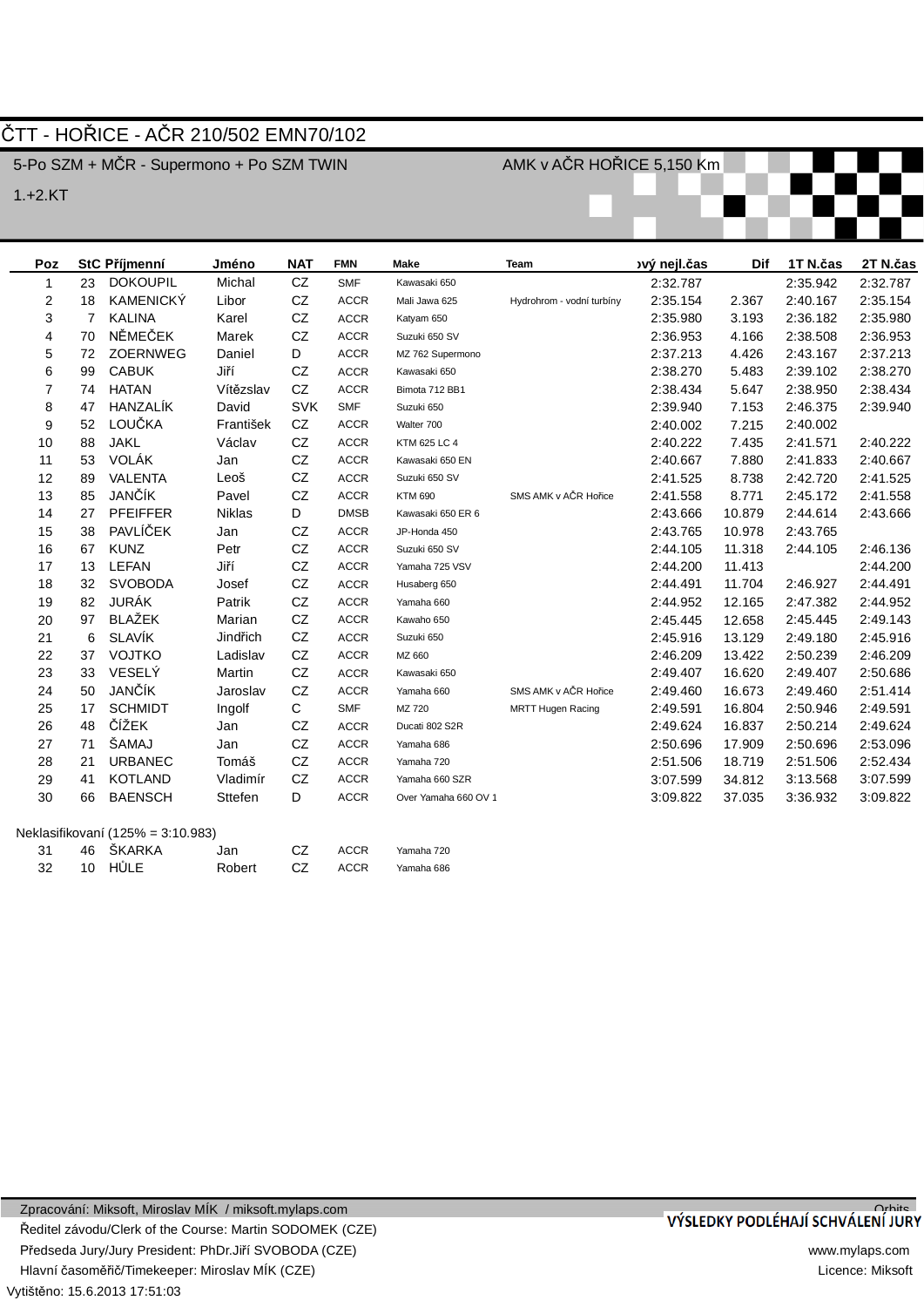|         |                | ČTT - HOŘICE - AČR 210/502 EMN70/102           |           |            |             |                      |                           |                 |                | Dle nejlepšího času kola |         |                |
|---------|----------------|------------------------------------------------|-----------|------------|-------------|----------------------|---------------------------|-----------------|----------------|--------------------------|---------|----------------|
|         |                | 6-Po SZM + MČR - Supermono + Po SZM TWIN       |           |            |             |                      | AMK v AČR HOŘICE 5,150 Km |                 |                |                          |         |                |
|         |                |                                                |           |            |             |                      |                           |                 |                |                          |         |                |
| Warm Up |                |                                                |           |            |             |                      |                           | 16.6.2013 08:50 |                |                          |         |                |
|         |                | Trénink (10:00 (hh): mm: ss) - start v 8:48:38 |           |            |             |                      |                           |                 |                |                          |         |                |
| Poz     |                | StC Příjmenní                                  | Jméno     | <b>NAT</b> | <b>FMN</b>  | <b>Make</b>          | Team                      | N.čas           | $\mathbf v$    | Dif                      | Km/h    | Kol            |
| 1       | 18             | <b>KAMENICKÝ</b>                               | Libor     | CZ         | <b>ACCR</b> | Mali Jawa 625        | Hydrohrom - vodní turbíny | 2:37.758        | 3              |                          | 117,522 | 4              |
| 2       | 99             | <b>CABUK</b>                                   | Jiří      | CZ         | <b>ACCR</b> | Kawasaki 650         |                           | 2:40.916        | $\overline{4}$ | 3.158                    | 115,215 | 4              |
| 3       | 88             | <b>JAKL</b>                                    | Václav    | CZ         | <b>ACCR</b> | KTM 625 LC 4         |                           | 2:41.870        | 3              | 4.112                    | 114,536 | 4              |
| 4       | 72             | <b>ZOERNWEG</b>                                | Daniel    | D          | <b>ACCR</b> | MZ 762 Supermono     |                           | 2:43.375        | 4              | 5.617                    | 113,481 | 4              |
| 5       | 89             | <b>VALENTA</b>                                 | Leoš      | CZ         | <b>ACCR</b> | Suzuki 650 SV        |                           | 2:45.596        | 3              | 7.838                    | 111,959 | 3              |
| 6       | 97             | <b>BLAŽEK</b>                                  | Marian    | CZ         | <b>ACCR</b> | Kawaho 650           |                           | 2:46.356        | 3              | 8.598                    | 111,448 | 4              |
| 7       | 82             | <b>JURÁK</b>                                   | Patrik    | CZ         | <b>ACCR</b> | Yamaha 660           |                           | 2:48.422        | 3              | 10.664                   | 110,081 | 3              |
| 8       | 48             | ČÍŽEK                                          | Jan       | CZ         | <b>ACCR</b> | Ducati 802 S2R       |                           | 2:48.732        | $\overline{4}$ | 10.974                   | 109,878 | 4              |
| 9       | 13             | <b>LEFAN</b>                                   | Jiří      | CZ         | <b>ACCR</b> | Yamaha 725 VSV       |                           | 2:49.934        | 2              | 12.176                   | 109,101 | 2              |
| 10      | 6              | <b>SLAVÍK</b>                                  | Jindřich  | CZ         | <b>ACCR</b> | Suzuki 650           |                           | 2:50.035        | 4              | 12.277                   | 109,036 | 4              |
| 11      | 17             | <b>SCHMIDT</b>                                 | Ingolf    | C          | <b>SMF</b>  | MZ 720               | <b>MRTT Hugen Racing</b>  | 2:51.182        | 3              | 13.424                   | 108,306 | 4              |
| 12      | 32             | <b>SVOBODA</b>                                 | Josef     | CZ         | <b>ACCR</b> | Husaberg 650         |                           | 2:52.551        | 4              | 14.793                   | 107,446 | 4              |
| 13      | 67             | <b>KUNZ</b>                                    | Petr      | CZ         | <b>ACCR</b> | Suzuki 650 SV        |                           | 2:57.196        | 3              | 19.438                   | 104,630 | 3              |
| 14      | 37             | <b>VOJTKO</b>                                  | Ladislav  | CZ         | <b>ACCR</b> | MZ 660               |                           | 2:59.176        | 2              | 21.418                   | 103,474 | 2              |
| 15      | 66             | <b>BAENSCH</b>                                 | Sttefen   | D          | <b>ACCR</b> | Over Yamaha 660 OV 1 |                           | 3:12.342        | 3              | 34.584                   | 96,391  | 4              |
| 16      | 41             | <b>KOTLAND</b>                                 | Vladimír  | CZ         | <b>ACCR</b> | Yamaha 660 SZR       |                           | 3:16.622        | 3              | 38.864                   | 94,293  | 3              |
| 17      | 71             | ŠAMAJ                                          | Jan       | CZ         | <b>ACCR</b> | Yamaha 686           |                           | 3:28.350        | $\mathbf{1}$   | 50.592                   | 88,985  | 1              |
| 18      | $\overline{7}$ | <b>KALINA</b>                                  | Karel     | CZ         | <b>ACCR</b> | Katyam 650           |                           | 3:42.133        | $\mathbf{1}$   | 1:04.375                 | 83,464  | $\overline{2}$ |
| 19      | 21             | <b>URBANEC</b>                                 | Tomáš     | CZ         | <b>ACCR</b> | Yamaha 720           |                           |                 | 0              |                          |         |                |
| 20      | 23             | <b>DOKOUPIL</b>                                | Michal    | CZ         | <b>SMF</b>  | Kawasaki 650         |                           |                 | 0              |                          |         |                |
| 21      | 27             | PFEIFFER                                       | Niklas    | D          | <b>DMSB</b> | Kawasaki 650 ER 6    |                           |                 | 0              |                          |         |                |
| 22      | 33             | VESELÝ                                         | Martin    | CZ         | <b>ACCR</b> | Kawasaki 650         |                           |                 | 0              |                          |         |                |
| 23      | 38             | PAVLÍČEK                                       | Jan       | CZ         | <b>ACCR</b> | JP-Honda 450         |                           |                 | 0              |                          |         |                |
| 24      | 47             | HANZALÍK                                       | David     | <b>SVK</b> | <b>SMF</b>  | Suzuki 650           |                           |                 | 0              |                          |         |                |
| 25      | 50             | JANČÍK                                         | Jaroslav  | CZ         | <b>ACCR</b> | Yamaha 660           | SMS AMK v AČR Hořice      |                 | 0              |                          |         |                |
| 26      | 52             | LOUČKA                                         | František | CZ         | <b>ACCR</b> | Walter 700           |                           |                 | 0              |                          |         |                |
| 27      | 53             | <b>VOLÁK</b>                                   | Jan       | CZ         | <b>ACCR</b> | Kawasaki 650 EN      |                           |                 | 0              |                          |         |                |
| 28      | 70             | NĚMEČEK                                        | Marek     | CZ         | <b>ACCR</b> | Suzuki 650 SV        |                           |                 | 0              |                          |         |                |
| 29      | 74             | <b>HATAN</b>                                   | Vítězslav | CZ         | <b>ACCR</b> | Bimota 712 BB1       |                           |                 | 0              |                          |         |                |
| 30      | 85             | JANČÍK                                         | Pavel     | CZ         | <b>ACCR</b> | <b>KTM 690</b>       | SMS AMK v AČR Hořice      |                 | 0              |                          |         |                |